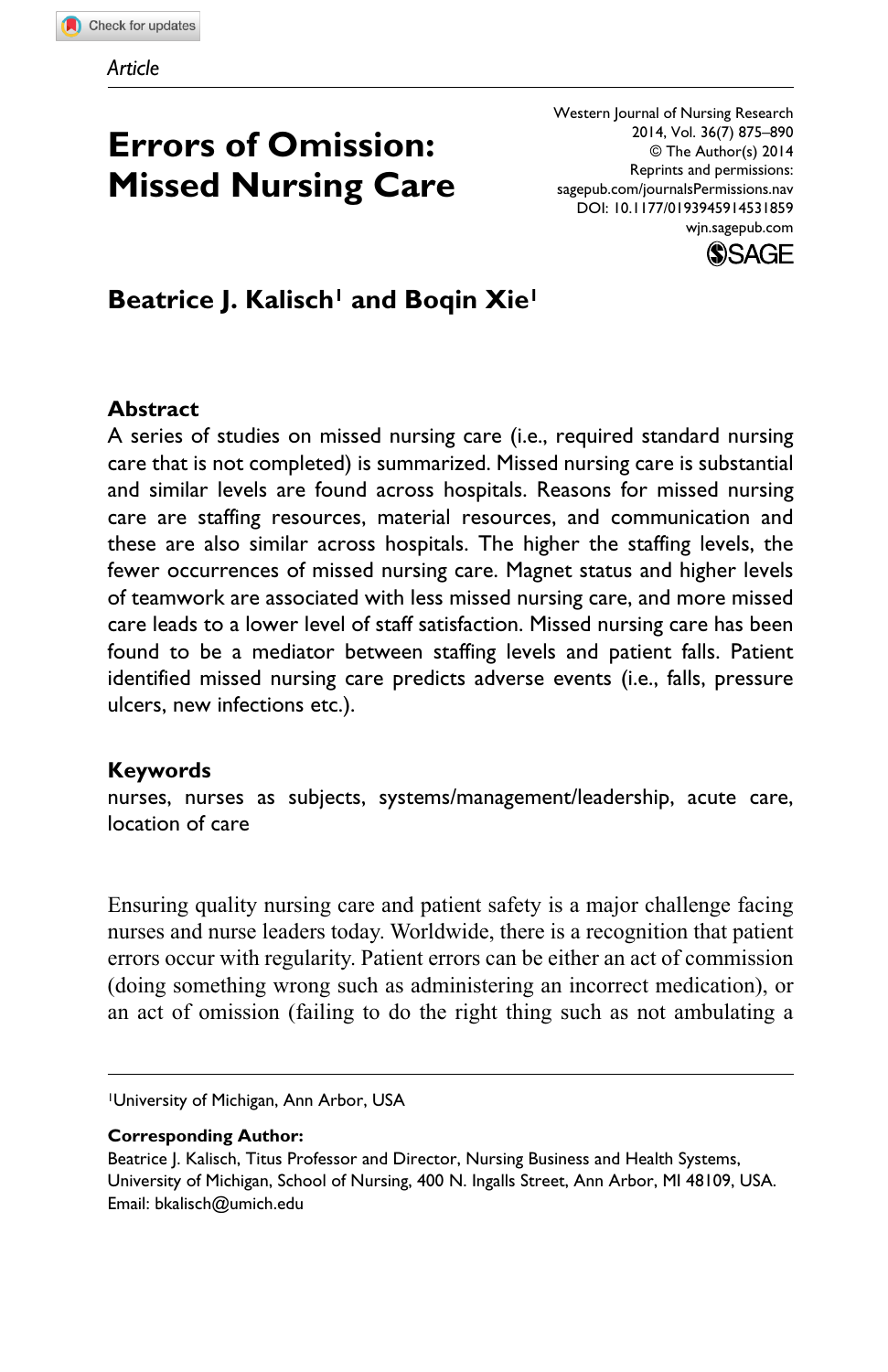patient) that leads to an adverse outcome or has significant potential for such an outcome (Reason, 1990). According to the Agency for Healthcare Research and Quality (AHRQ; 2007), "errors of omission are more difficult to recognize than errors of commission but likely represent a larger problem."

Missed nursing care was first studied in 2006. In this study, focus group interviews were conducted in two hospitals (Kalisch, 2006). A total of 107 registered nurses (RNs), 15 licensed practical nurses (LPNs), and 51 nursing assistants (NAs) working in medical-surgical patient care units were interviewed in 25 focus groups. Nine elements of regularly missed nursing care (ambulation, turning, delayed or missed feedings, patient teaching, discharge planning, emotional support, hygiene, intake and output documentation, and surveillance) and seven themes relative to the reasons for missing this care (too few staff, time required for a nursing intervention, poor use of existing staff resources, "not my job" syndrome, ineffective delegation, habit, and denial) were uncovered in this study. Subsequent to this investigation, we conducted a number of studies in the structural process and outcome variables as they relate to missed nursing care. These will be summarized in this article along with studies testing interventions to decrease missed nursing care.

# **Purpose**

The purpose of this article is to provide a comprehensive review of the findings of the research completed on missed nursing care to date and to identify further research that is needed on this topic.

# **Concept Analysis**

Based on this qualitative study (Kalisch, 2006), a concept analysis of missed care was conducted to clarify what missed care refers to and how it differs from other related concepts (Kalisch, Landstrom, & Hinshaw, 2009). Walker and Avant's (2005) steps in developing a concept analysis were utilized: selecting the concept, determining the purpose, identifying the uses and attributes, identifying a model case, describing contrary cases, identifying antecedents and consequences, and finally, defining empirical referents. The missed nursing care concept was developed to illustrate the various attribute categories reported by nurses that contribute to missed nursing care. The attributes include (a) antecedents within the care environment that facilitate or inhibit the practice of nursing (labor resources, material resources and relationships, and communication); (b) elements of the nursing process; (c) internal nurse perceptions and decision processes (e.g., values, beliefs,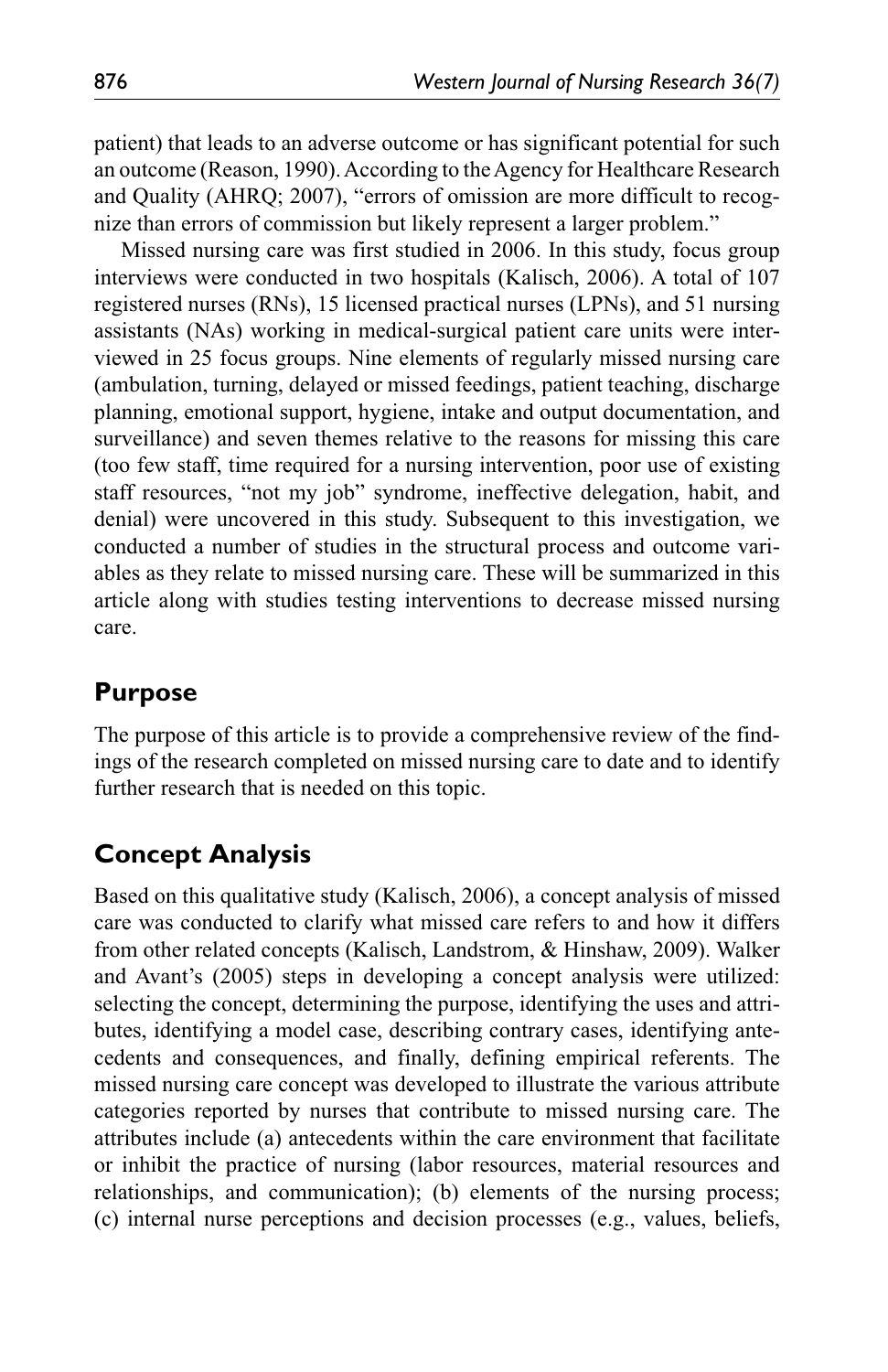

**Figure 1.** The missed nursing care model. *Note.* HPPD = hours per patient day; RN = registered nurse.

habits, etc.); (d) care that is provided as planned and care that is delayed or omitted (missed nursing care); and (e) patient outcomes.

The antecedents of missed nursing care that influence the conduct of the nursing process are influenced by the internal processes of the nurse, and the consequences of missed nursing care are threats to patient safety. Missed nursing care is defined as any aspect of required patient care that is omitted (either in part or in whole) or delayed (Kalisch, Landstrom, & Hinshaw, 2009).

# **Theoretical Framework**

The *Missed Nursing Care Model* (Figure 1) served as a conceptual framework for our studies. This framework, based on Donabedian's structure, process, and outcome model, contains three concepts: structure (e.g., hospital, patient care unit, and individual nursing staff characteristics, teamwork), process (missed nursing care), and outcomes (staff outcomes, including job satisfaction with current position and with occupation, and patient outcomes, such as patient falls, infection rates, and pressure ulcer prevalence; Donabedian, 1988).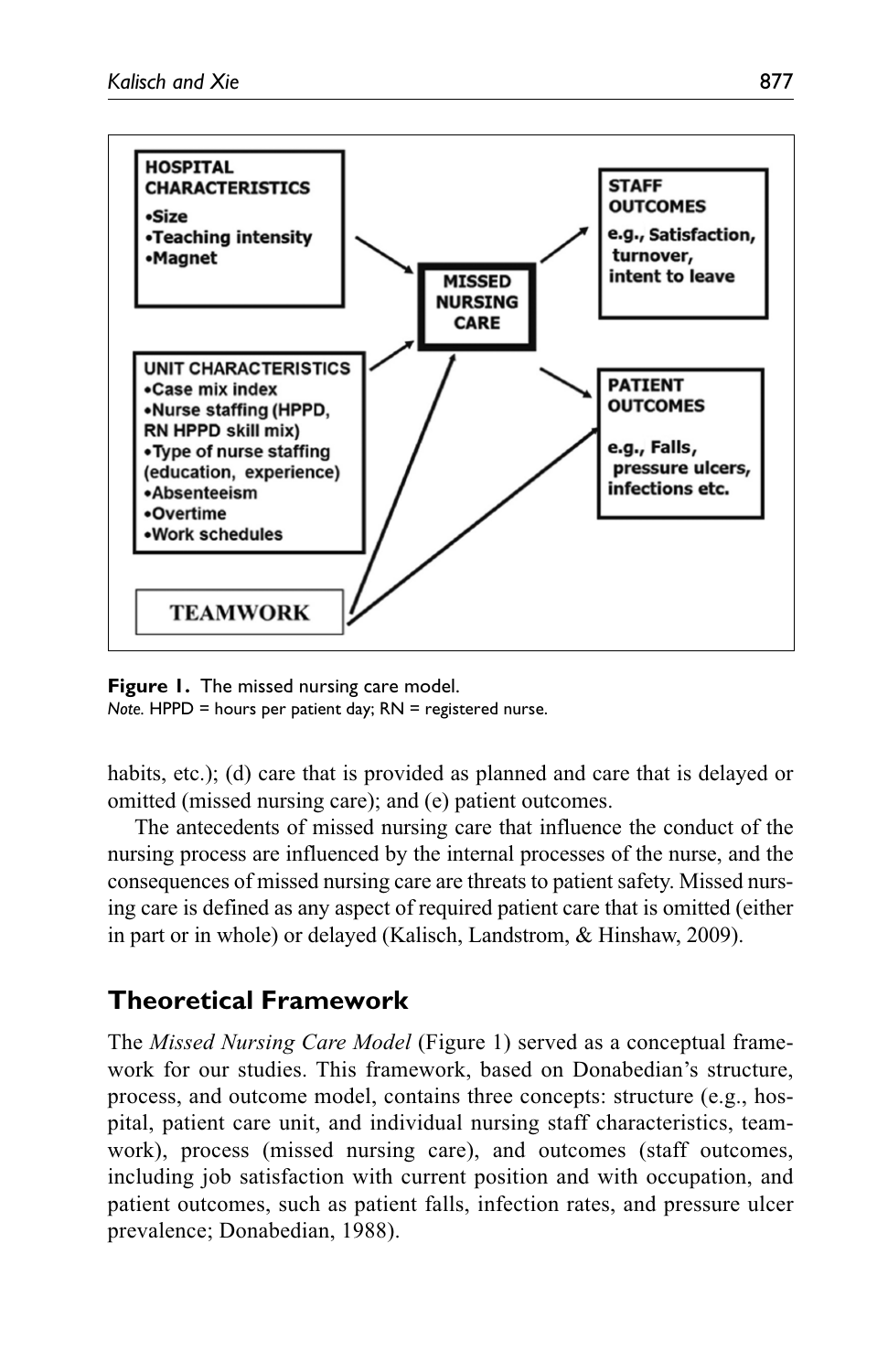#### **Quantitative Tool**

To be able to measure the concept of the amount and type of missed nursing care and the reasons for missed care quantitatively, the *MISSCARE Survey* was developed. The MISSCARE Survey is a four-point Likert-type scale with 19 items in part A (elements of nursing care) and 17 items in part B (reasons for missing nursing care). In part A, RNs were asked to identify how frequently elements of nursing care were missed (e.g., ambulation three times a day, on-time medication administration, repositioning and turning, patient assessment, intravenous (IV) site care, patient education, etc.). The responses were made on a Likert-type scale from *never* or *rarely missed* to *always missed*. In part B, RNs identified the reasons why nursing care was missed using anchors *not a reason* to *significant reason*.

The psychometric testing of the MISSCARE Survey showed that acceptability was high, with 85% of the respondents answering all items on the survey. Factor analysis with Varimax rotation resulted in a three-factor solution for part B (communication, staffing resources, and material resources). Cronbach's α values ranged from .64 to .86. Confirmatory factor analysis demonstrated a good fit of the data (Comparative Fit Index [CFI] = 0.89; root mean square error of approximation  $[RMSEA] = 0.054$ ; Incremental Fit Index  $[IFI] = 0.90$ ; Tucker-Lewis Index  $[TLI] = 0.85$ ). Using a contrasting group approach, a comparison of nurse's perceptions of missed care on intensive care units versus rehabilitation units resulted, as hypothesized, in a significantly lower amount of missed care in intensive care units. Pearson correlation coefficient on a test–retest of the same subjects yielded a value of .87 on part A and .86 on part B, indicating a stable reliable measure. The interclass correlation for all three subscales for part B of the tool was statistically significant, indicating consistency in nurses' ratings as to the reasons for missed care (Kalisch & Williams, 2009).

## **Studies of Missed Nursing Care**

After the development of the MISSCARE Survey, a series of studies was conducted to examine the extent and type of missed nursing care and reasons nursing care was missed. The first study was conducted with a sample of 459 nurses working in intensive care, intermediate care, cardiac, surgical, medical, renal, oncology, and rehabilitation in three hospitals. The results of this study show a significant amount of missed nursing care (Kalisch, Landstrom, & Williams, 2009). The six most frequently missed items of care were ambulation (84%), assessing the effectiveness of medications (83%), turning (82%), mouth care (82%), patient teaching (80%), and the timeliness of Pro re nata (PRN) medication administration (80%). The least missed care fell into the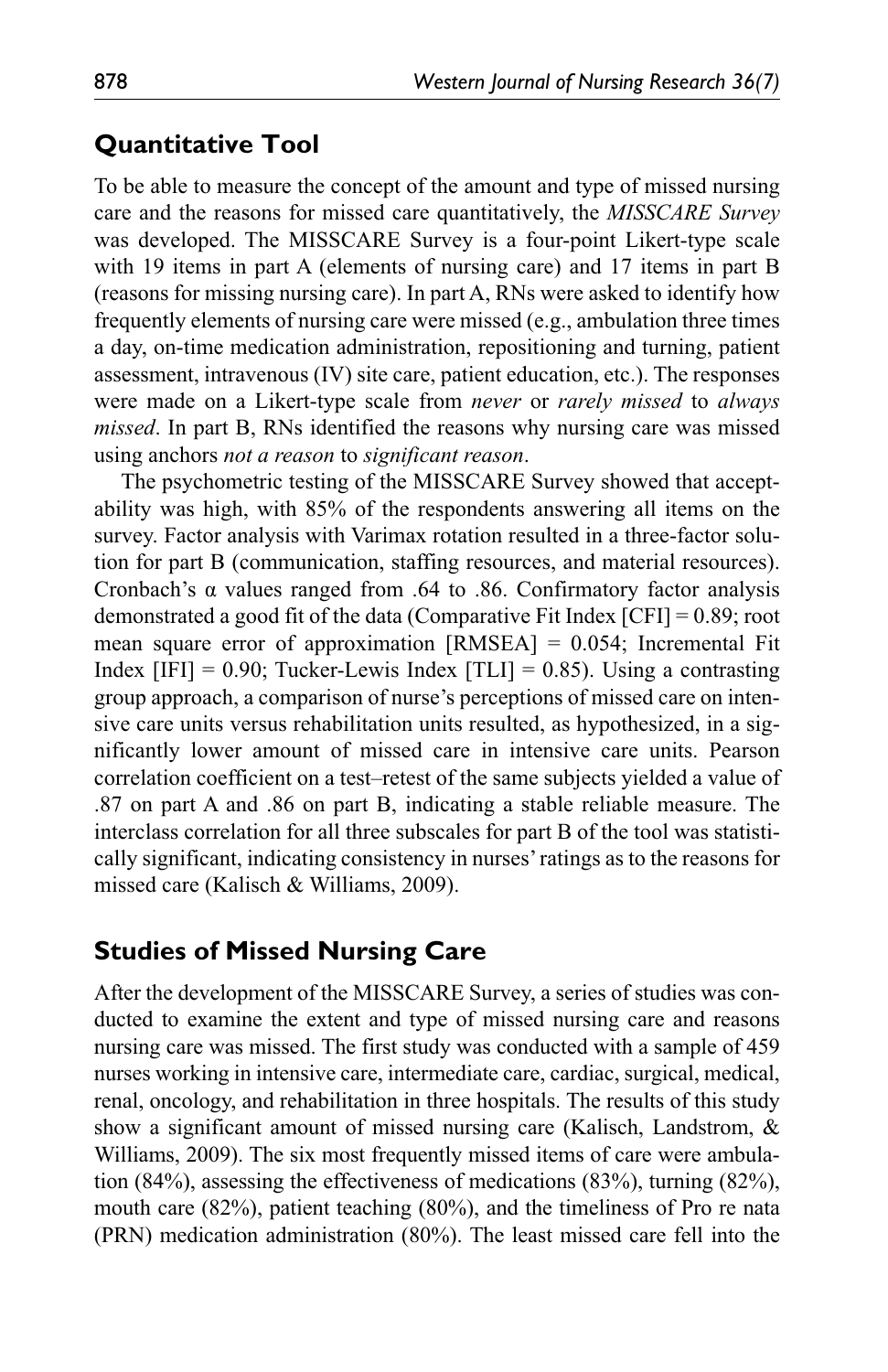assessment category, namely, patient assessments performed each shift (17% missed) and bedside glucose monitoring (26% missed). Reasons for missed care were labor resources (85%), material resources (56%), and communication (38%). A comparison of the hospitals showed consistency across all three hospitals as to the extent and type of missed nursing care and reasons.

Following this study, an investigation involving a much larger sample of diverse hospitals were conducted in the Midwest and Western regions of the United States (Kalisch, Tschannen, Lee, & Friese, 2011). A total of 3,143 RNs and 943 NAs who provided direct patient care in (*n* = 110) medical, surgical, rehabilitation, intermediate, and intensive care units in 10 hospitals participated in the study. The findings revealed that missed nursing care was common across all hospitals, and the trends in frequency and types of missed care were similar across these hospitals. Ambulation of patients three times per day (or as ordered) was the most frequently reported element of missed care, with 32.7% of nurses indicating that this care is frequently or always missed. Additional elements that included attendance at care conferences (31.8%), mouth care (25.5%), medications administered within 30 min before or after scheduled time (17.6%), and turning patient every 2 hr (15.1%). Conversely, shift patient assessments (97.7%), glucose monitoring (97.6%), and vital signs (95.8%) were reported as only rarely or occasionally missed. The least and the most missed nursing care were similar across all 10 hospitals. As to the reasons for missed nursing care, inadequate labor resources was the most often reported reason for missed nursing care (93.1% across the 10 hospitals), followed by material resources (89.6%) and communication/ teamwork (81.7%). These findings were consistent with the prior study.

Furthermore, this study determined the predictive ability of certain unit and staff characteristics to the amount of missed nursing care. Job title, shift worked, years of experience in the role, absenteeism, perceived level of adequate staffing, and the number of patients cared for were significantly associated with missed nursing care. Unregulated NAs (vs. RNs) and staff with fewer years of experience reported significantly less missed care  $(p < .001)$ . Night-shift staff reported less missed care than day-shift workers ( $p < .01$ ). Nursing staff who missed two or more shifts in the past 3 months reported more missed care than those who did not miss any shifts  $(p < .01)$ . Age and gender of the nursing staff were not significantly associated with the amount and type of missed care.

# **Comparison Between Magnet and Non-Magnet Hospitals**

Magnet hospitals are considered to have a good environment for practice of nursing and are believed to offer a higher quality of nursing care. We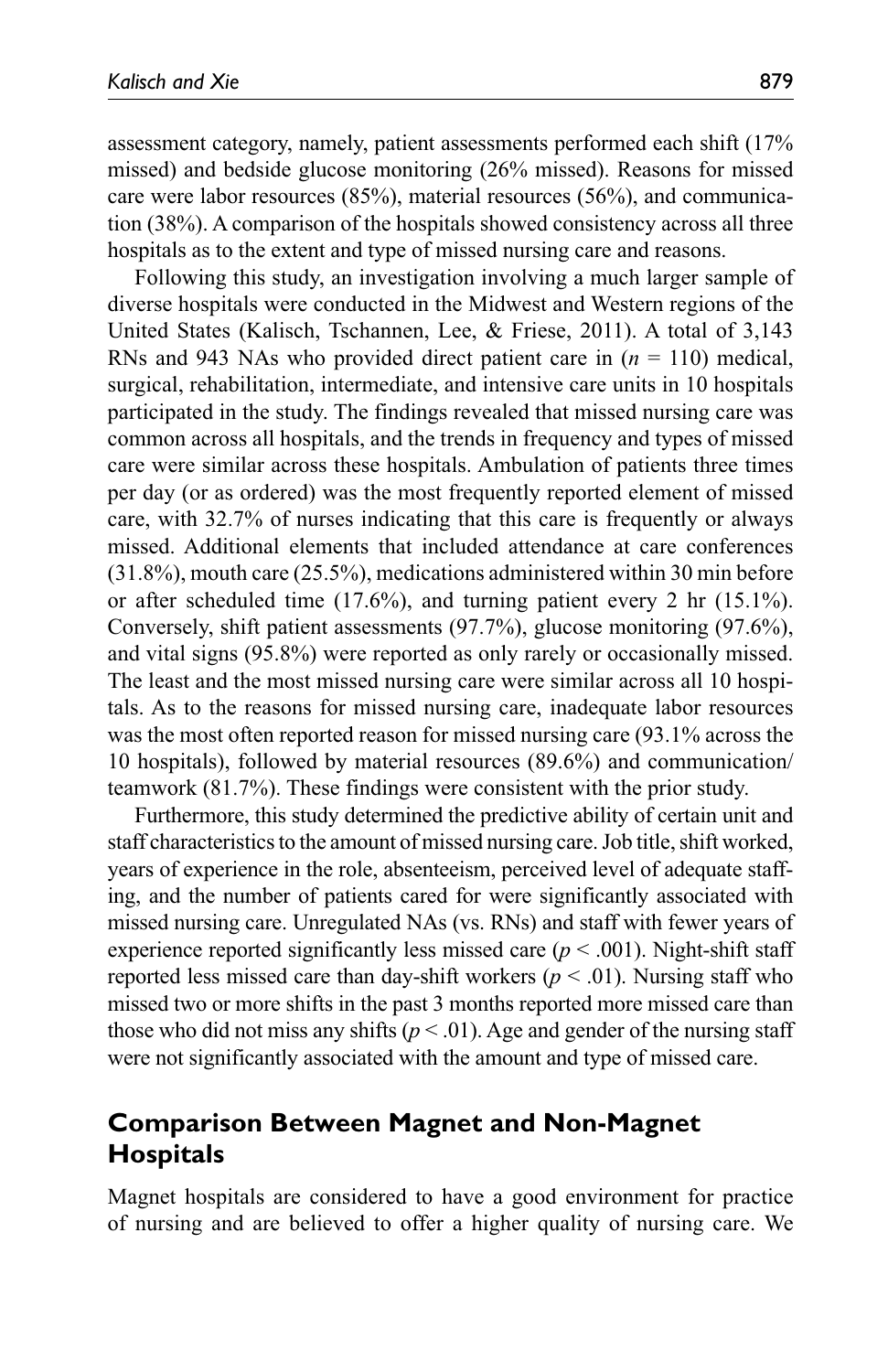conducted a study to examine this premise by comparing the amount, type, and reasons for missed nursing care at Magnet and non-Magnet hospitals (Kalisch & Lee, 2012b). The study was conducted in 124 medical-surgical, intermediate, intensive care, and rehabilitation units in 11 hospitals located in the Midwest and Western regions of the United States, of which 62 (50%) were Magnet hospital units and the rest were non-Magnet hospital units. The findings revealed that Magnet unit staff reported significantly less overall missed nursing care than staff in non-Magnet hospital  $(t = 2.20, p = .03)$ . Turning, feeding, meal set-up, full documentation, patient teaching, mouth care, IV/central line site care, call-light response, medication effectiveness assessment, and skin/wound care were completed more often in Magnet than non-Magnet hospitals. Moreover, nursing staff in Magnet hospitals reported fewer problems with communication and staffing resources than did those working in non-Magnet hospitals. A comparison of staffing levels in these two types of hospitals showed no differences. It suggests that organization/ unit culture and other practices account for the difference in quality of care.

#### **Missed Nursing Care and Staffing**

Although the association between staffing levels and patient outcomes has been well established, few studies have focused on how the nursing process (e.g., missed nursing care) is associated with staffing levels and type. A study using a cross-sectional descriptive design was conducted to examine whether actual nurse staffing predicts missed nursing care after controlling for other unit characteristics (Kalisch, Tschannen, & Lee, 2011b). Actual staffing data (hours per patient day [HPPD], RN HPPD, and skill mix) and unit level case mix index were collected from the participating hospitals. Multiple regression analysis showed that HPPD, experience, absenteeism, and case mix index were significantly associated with missed nursing care. HPPD was a significant predictor of missed nursing care. The greater the HPPD, the lower the level of missed nursing care. The findings in this study highlighted the importance of adequate nurse staffing levels to ensure that required nursing care is provided to patients.

In addition to HPPD, two other measures of staffing were collected—the number of patients cared for on the previous shift and perceptions of staffing adequacy (Kalisch, Friese, Choi, & Rochman, 2011). Those who cared for more patients reported more missed nursing care  $(p < .001)$ . Similarly, nursing staff who perceived their staffing as adequate for a greater percentage of time reported less missed nursing care  $(p < .001)$ .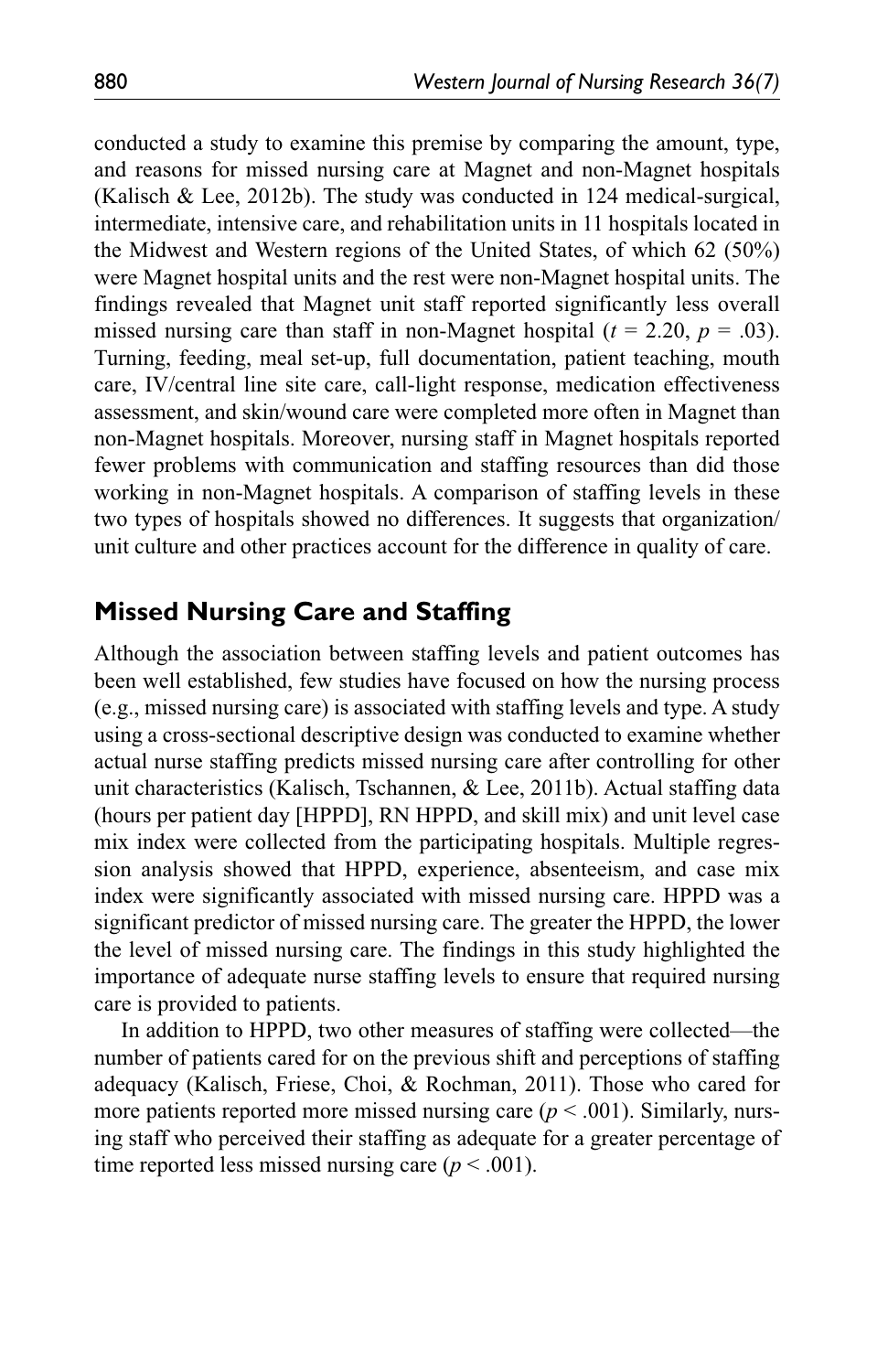#### **Missed Nursing Care and Staff Outcomes**

The nursing shortage is a critical worldwide problem. Attracting and retaining nurses is vital for maintaining quality patient care. To understand the relationship between missed nursing care and job satisfaction, a cross-sectional study was conducted (Kalisch, Tschannen, & Lee, 2011a). Nursing staff members who identified less missed nursing care were more satisfied in their current position and occupation.

In another study, the relationship between missed nursing care, nurse turnover, and intention to leave was examined (Tschannen, Kalisch, & Lee, 2010). The findings from this study revealed that gender was the only significant predictor of turnover. A higher percentage of females in the unit was associated with lower turnover rates. For the outcome of intention to leave, missed care, age, overtime, and absenteeism were significant predictors. Specifically, units with higher rates of missed care and absenteeism had more staff with plans to leave, whereas units with more staff nurses working overtime and more than 35 years of age were less likely to have staff with intention to leave. Turnover showed no differences; however, data were collected during the recession and nurses were not retiring as they had planned.

#### **Missed Nursing Care and Patient Outcomes**

Prevention of patient falls during hospitalization continues to be a major concern. Understanding the factors related to patients falls is important for the development of interventions to prevent patient falls. We conducted a cross-sectional study to test the mediating effect of missed nursing care on the relationship between staffing levels and patient falls (Kalisch, Tschannen, & Lee, 2012). Three regression equations were established: Equation 1 showed that HPPD was a significant predictor of missed nursing care and explained 6.7% of variance in missed nursing care; Equation 2 showed HPPD was a significant predictor of patient falls and explained 13% of the variance in patient falls; Equation 3 showed both missed nursing care and HPPD were significant predicators of patient falls, whereas the variance of patient falls accounted for HPPD was reduced to 8.3%. Hence, these findings indicated missed nursing care mediates the relationship between staffing levels and patient falls. The results showed that HPPD or the level of nurse staffing was negatively associated with patient falls and the higher missed nursing care was associated with a greater risk of patient falls.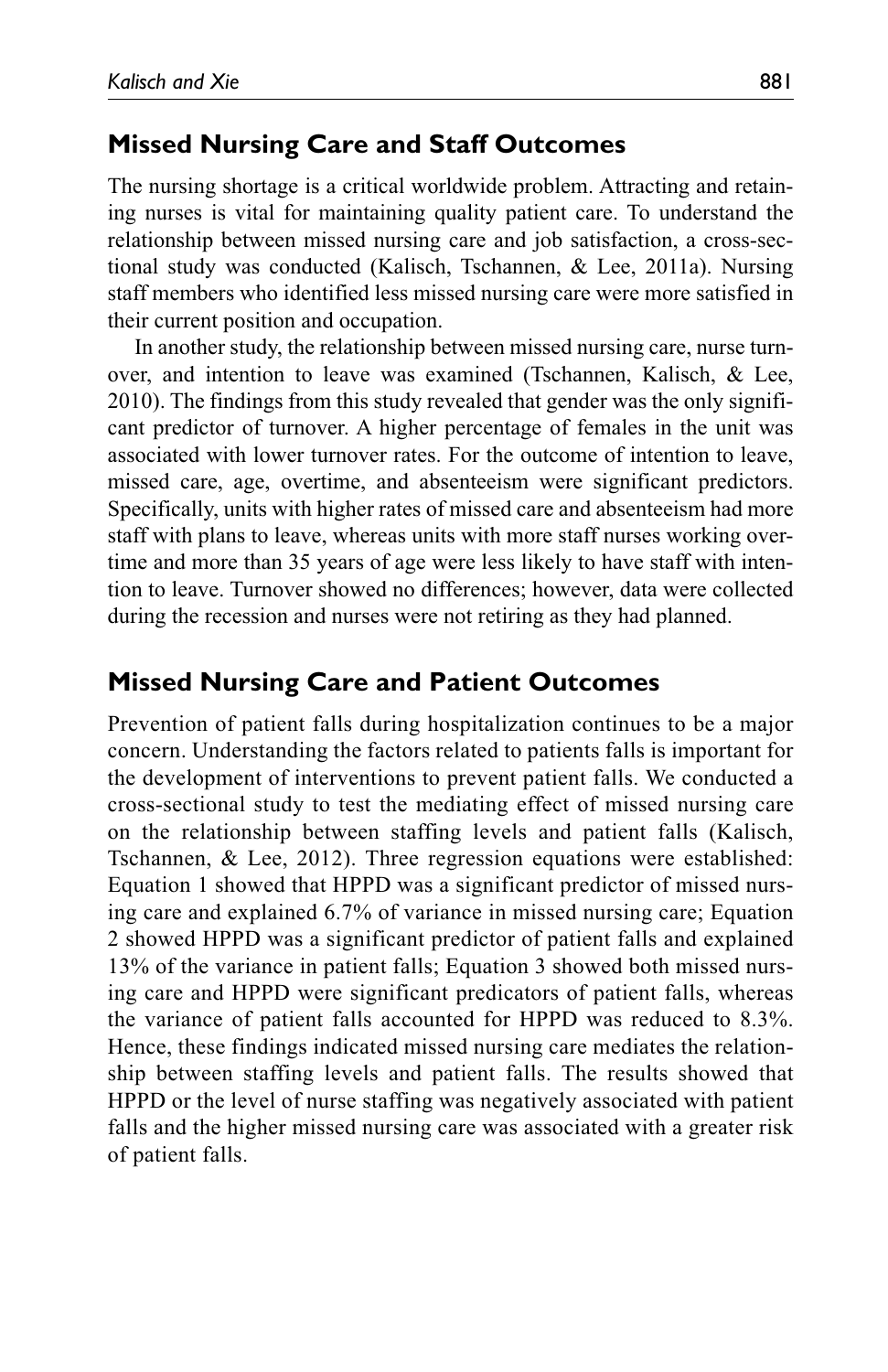#### **Missed Nursing Care and Teamwork**

Studies have shown the importance of teamwork in the delivery of safe and quality health care (Beckett & Kipnis, 2009; Bellack & O'Neil, 2000; Clark, Squire, Heyme, Mickle, & Petrie, 2009; Kaissi, Johnson, & Krischbaum, 2003; Kalisch, Curley, & Stefanov, 2007; Kalisch & Lee, 2009; Leonard, Graham, & Bonacum, 2004; Leppa, 1996; Morey et al., 2002). The Institute of Medicine, in its 1999 groundbreaking report, *To Err Is Human: Building a Safer Health System*, cited a lack of teamwork as one of the causes of the preventable errors that led to approximately 98,000 patient deaths annually (Kohn, Corrigan, & Donaldson, 2000).

To determine whether teamwork impacts the amount of missed nursing care, we identified from our previous studies the top five patient care units with the most and least missed nursing care (Kalisch, Gosselin, & Choi, 2012) and conducted a qualitative study to gain a greater understanding of what leads to missed nursing care. Ten themes were identified: (a) staffing levels, (b) communication, (c) collective orientation, (d) backup, (e) monitoring, (f) leadership, (g) long tenure, (h) unit size, (i) trust, and (j) accountability. Taken together, the predominant difference found was that units with the least missed care had higher teamwork. Hence, this implicates that increases in teamwork plays an important role in decreases in missed nursing care.

The next step was to develop an instrument to measure the level of nursing teamwork in acute care hospitals. The instrument, *Nursing Teamwork Survey* (NTS), was developed guided by the Salas teamwork model. A qualitative study from 34 focus groups were conducted to verify that Salas teamwork model (Salas, Sims, & Burke, 2005) can be used to capture and describe teamwork among nursing team and the item pool was generated based on this qualitative study (Kalisch, Weaver, & Salas, 2009). The following step was to develop and conduct psychometric testing of the NTS with the sample size of 1,758 nursing staffing members. The NTS is a 33-item five-point Likert-type scale (1 = *rarely*, 2 = *25% of the time*, 3 = *50% of the time*, 4 = *75% of the time*, and 5 = *always*), including five subscales of trust (i.e., shared perception that members will perform actions necessary to reach interdependent goals and act in the interest of the team), team orientation (i.e., cohesiveness, individuals see the team's success as taking precedence over individual needs and performance), backup (i.e., helping one another with their tasks and responsibilities), shared mental models (i.e., mutual conceptualizations of the task, roles, strengths/weaknesses, and processes and strategy necessary to attain interdependent goals) and team leadership (i.e., structure, direction, and support provided by the formal leader or the other members of the team, or both). Exploratory Factor Analysis produced a five-factor solution and these five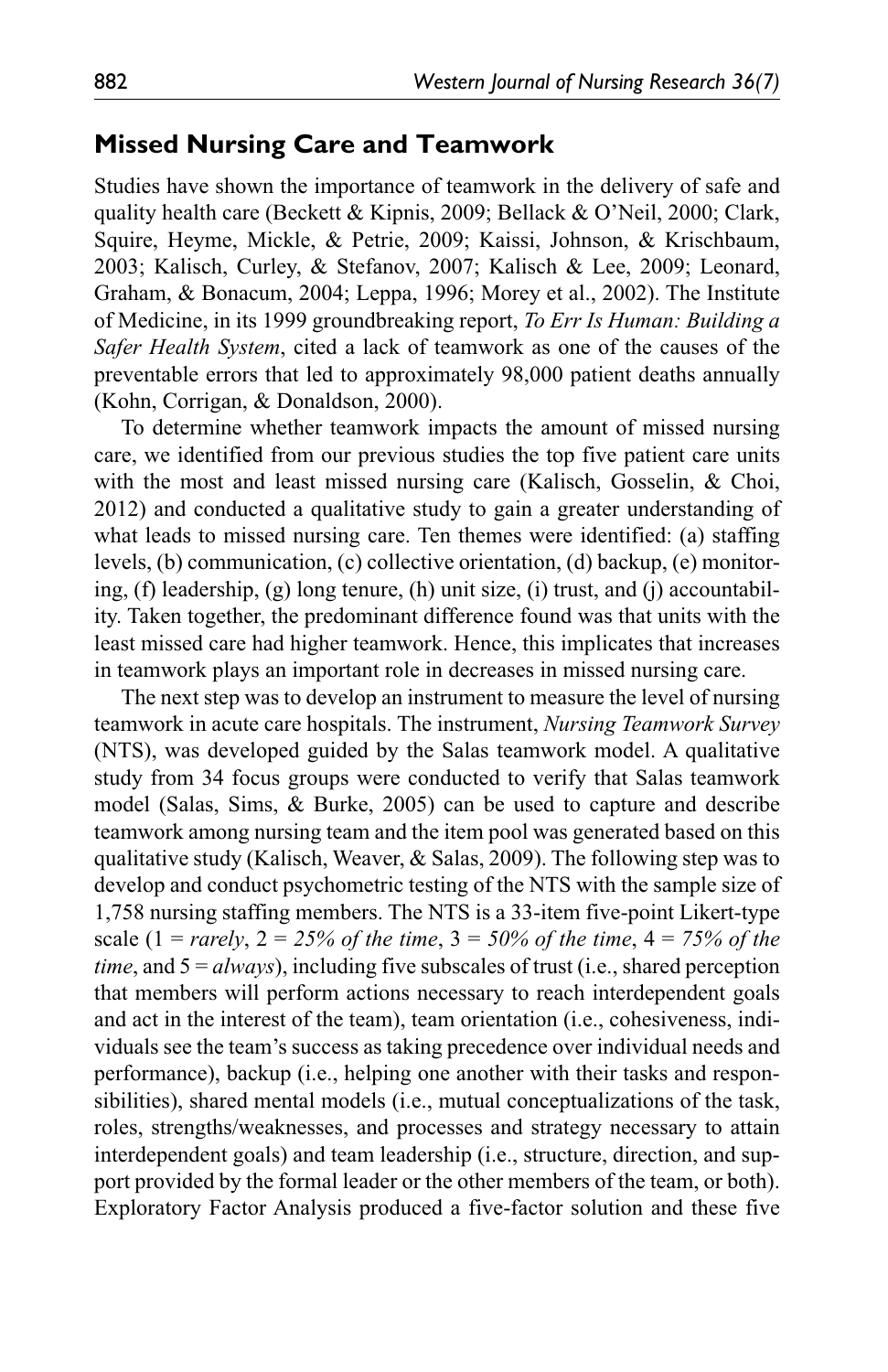factors explained 53.11% of the variance. Confirmatory factor analysis confirmed the factor structure (CFI =  $0.88$ , RMSEA =  $0.06$ , standardized root mean square residual  $= 0.05$ ). The test–retest reliability was 0.92. The internal consistency coefficient was .94, and the alpha for the subscales ranged from .74 to .85 (Kalisch, Lee, & Salas, 2010).

We then conducted a study administering The MISSCARE Survey and the NTS to nursing staff on 50 patient care units in four hospitals (*n* = 2,216). The results of this study showed that the higher the overall teamwork and the higher the trust, team orientation, backup, shared mental models, and team leadership, the less the missed nursing care. The regression model revealed that overall teamwork was a significant predicator of missed nursing care and accounted for  $11\%$  of the variance in missed nursing care (Kalisch & Lee, 2010).

#### **RNs Versus NAs**

Understanding the differences in perceptions of missed nursing care among nursing staff with different job titles are essential for the improvements of nursing teamwork and quality of patient care. Using a mixed-method approach, we examined the differences in amount of and reasons for missed nursing care between RNs and NAs. The results showed that RNs reported significantly more missed care than NAs. RNs felt that nursing care activities typically completed by the NA and shared with the NAs were missed more than the NAs determined they were left undone. Staff/labor resources were the greatest reason for missed care by both RNs and NAs, followed by material resources and communication. The focus group results uncovered a lack of essential elements of teamwork (i.e., closed-loop communication, mutual trust, leadership, team orientation, and shared mental models between the RNs and NAs; Kalisch, 2009).

In another study, we tested the congruence of the perceptions of unit-based nurse leaders and nursing staff members to the extent and type of missed nursing care and nursing teamwork. The findings showed a lack of leader– member exchange congruence between leaders and nursing staff members. Nursing staff reported less missed care and lower teamwork than did leaders, and nursing staff listed more problems with having adequate material and labor resources than did leaders (Kalisch & Lee, 2012a).

#### **Patient Perceptions of Missed Nursing Care**

We expanded our work to the measurement of patients' assessments of care they received (or not). The first step was to determine what aspects of nursing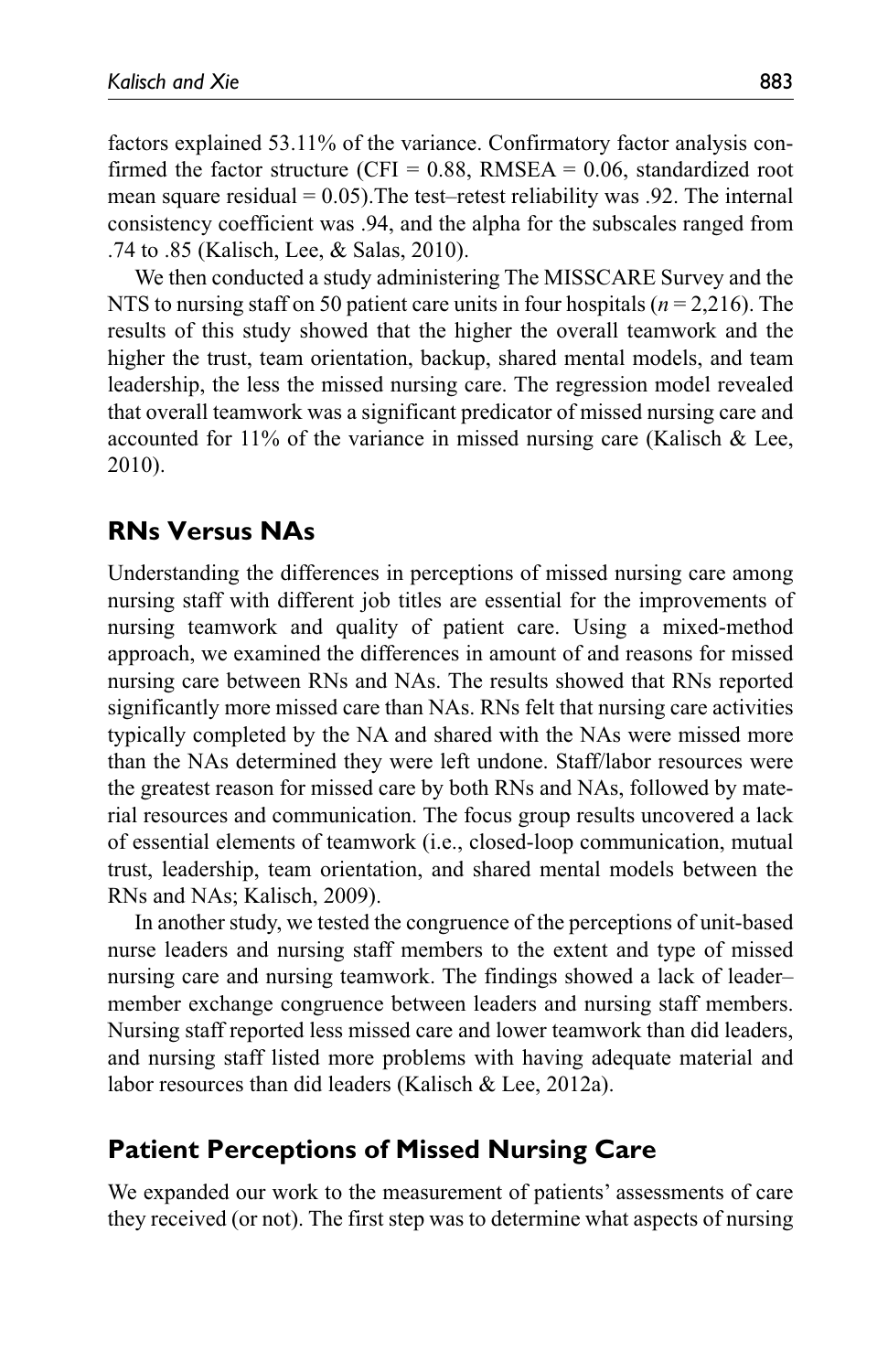care patients could report on. In-depth, semi-structured interviews were conducted with 39 patients that revealed three categories of nursing care—fully reportable, partially reportable, and not reportable (Kalisch, Mclaughlin, & Dabney, 2012). Fully reportable areas of nursing care included mouth care, listening, being kept informed, response to call lights, response to alarms, meal assistance, pain medication and follow-up, and bathing. Partially reportable items included ambulation, discharge planning, patient education, medication administration, repositioning, vital signs, and hand washing. Finally, items they could not report on included patient assessment, surveillance, and IV site care.

Based on the findings of this qualitative study, a quantitative instrument of patient perceptions of missed care, MISSCARE Survey–Patient, was developed and tested. This instrument contains three sections: (a) demographic characteristics and health status, (b) elements of nursing care, and (c) adverse events. The section of elements of nursing care contained 13 items and uses five-point Likert-type scales for measurement of communication and basic care (1 = *never*, 2 = *rarely*, 3 = *sometimes*, 4 = *usually*, and 5 = *always*) and for timelines  $(1 = 5 min, 2 = 5-10 min, 3 = 11-20 min, 4 = 21-30 min, 5 = 11-20 min$ *>30 min*). The mean of all 13 items was used as a total score for the scale, ranging from 1 to 5. Higher scores indicated more missed nursing care. In the adverse events section, participants were asked the question, "Did you experience any of the following problems during this hospitalization?" Problems included falls, skin breakdown/pressure ulcers, medication errors, infections, and IV running dry or infiltrating.

Psychometric tests were conducted to test the reliability and validity of the survey. A total of 31 expert staff nurses and 48 patients reviewed the final survey and rated the clarity and relevance of each of the questions. It showed that the Content Validity Index (CVI) for expert nursing staff was .89, and .88 for patients. These indicate that the survey has a high level of clarity and relevance. Exploratory factor analysis was performed to evaluate construct validity. A three-factor solution emerged: (a) communication (five items), (b) time to response (four items), and (c) basic care (four items). The factor loadings ranged from .605 to .869. These three factors explained 59.2% of the variance in patient perceptions of missed nursing care. The confirmatory factor analysis resulted in a good model fit (CFI = .969 and RMSEA = .058). The overall test– retest coefficient was .818. Internal consistency measured by Cronbach's α coefficient was .838, and the subscale α ranged from .708 to .834.

This survey tool, the MISSCARE Survey–Patient, was utilized in a study of 729 patients in two hospitals (Kalisch, Xie, & Dabney, in press). The findings revealed patients reported more missed nursing care in the domain of basic care than in communication or in time to respond. The five most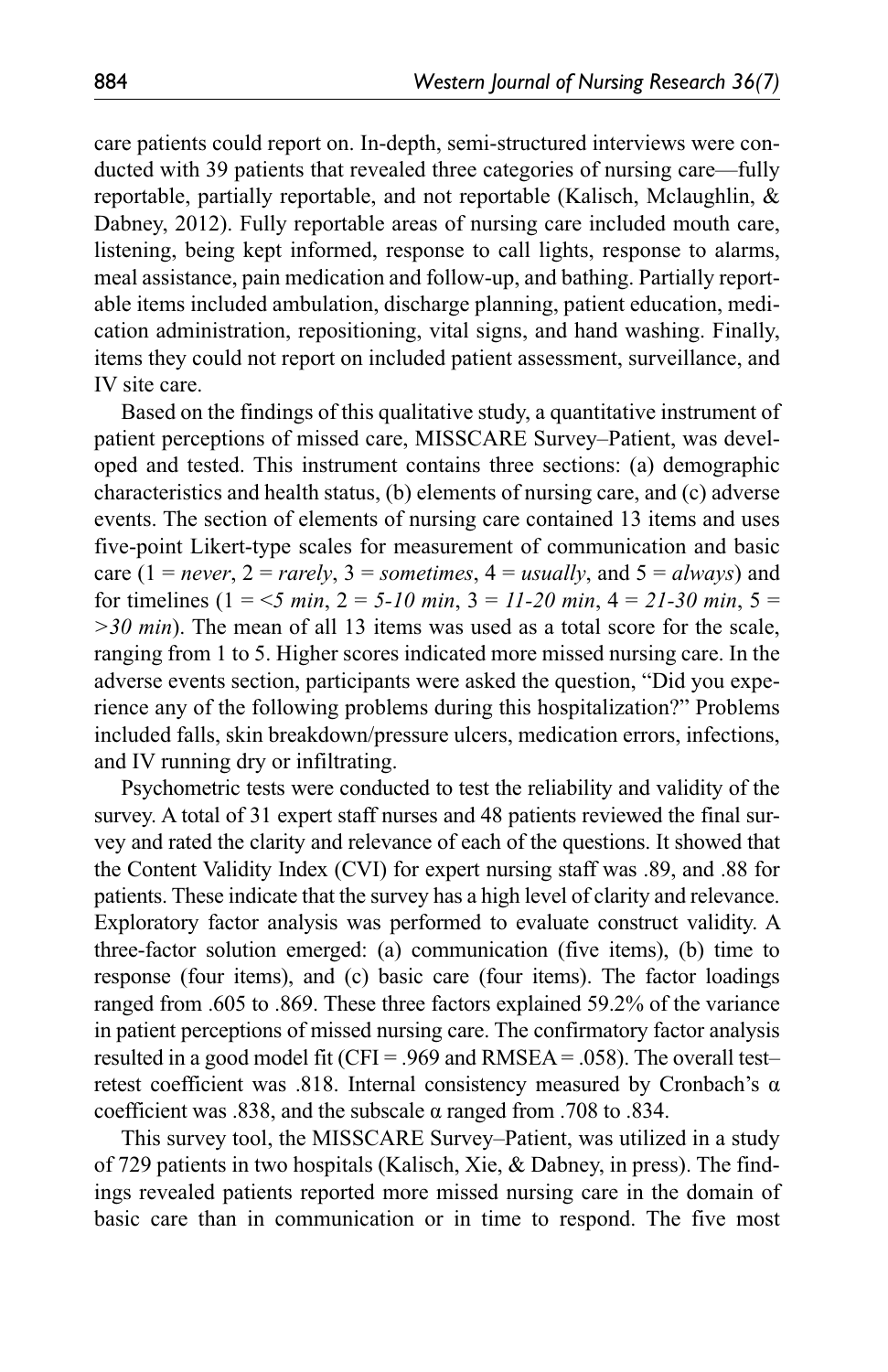frequently reported specific elements of missed care were the following: (a) mouth care, (b) ambulation, (c) getting out of bed into a chair, (d) not giving information about tests/procedures, and (e) bathing. The five least missed elements of nursing care were (a) not listening to patients' questions and concerns, (b) not answering call lights, (c) not responding to beeping monitor, (d) requests not fulfilled, and (e) not being helped to the bathroom. The results also revealed that patients with higher education, who had a poorer health status, and who had been diagnosed or treated for a psychiatric problem reported more missed nursing care.

Adverse events were correlated with the amount of missed nursing care as reported by patients (Kalisch, Xie, & Dabney, in press). Patients who experienced skin breakdown/pressure ulcer, medication errors, new infections, IV running dry, IV infiltrating, and other problems reported significantly more overall missed nursing care as well as more missed communication and timeliness. Patients reported more missed basic care if they experienced the adverse events of medication errors, new infection, IV running dry, and IV infiltrating.

#### **Missed Nursing Care in Other Countries**

Studies in other countries are showing similar levels of missed nursing care. A study using MISSCARE Survey–Turkish found that even though Turkey had less missed care compared with United States, the elements of care missed the most were similar in both countries (Kalisch, Terzioglu, & Duygulu, 2012). Ambulation, feeding patient while food is warm, and turning were in the top five most missed in both countries. In addition, a study in Lebanon also showed a substantial amount of missed nursing care and inadequate staffing resources as the reason for missing care most frequently reported by Lebanese nurses (Kalisch, Doumit, Lee, & Zein, 2013).

A similar concept, rationing of nursing care, defined as the withholding of or failure to carry out all needed nursing interventions has been studied (Schubert, Glass, Clarke, Schaffet-Witvliet, & DeGeest, 2007). Schubert and colleagues examined the levels of implicit rationing of nursing care in Swiss acute care hospitals and found that 98% of participants had to ration at least one of the listed nursing tasks and adequacy of unit level staff resources and hospital level safety climate were significantly associated with rationing levels (Schubert, Ausserhofer, & Desmedt, 2013). Moreover, implicit rationing of nursing care was significantly associated with adverse patient outcomes (i.e., nosocomial infections, pressure ulcers, and patient satisfaction; Schubert, Clarke, Glass, Schaffet-Witvliet, & Geest, 2009; Schubert et al., 2008).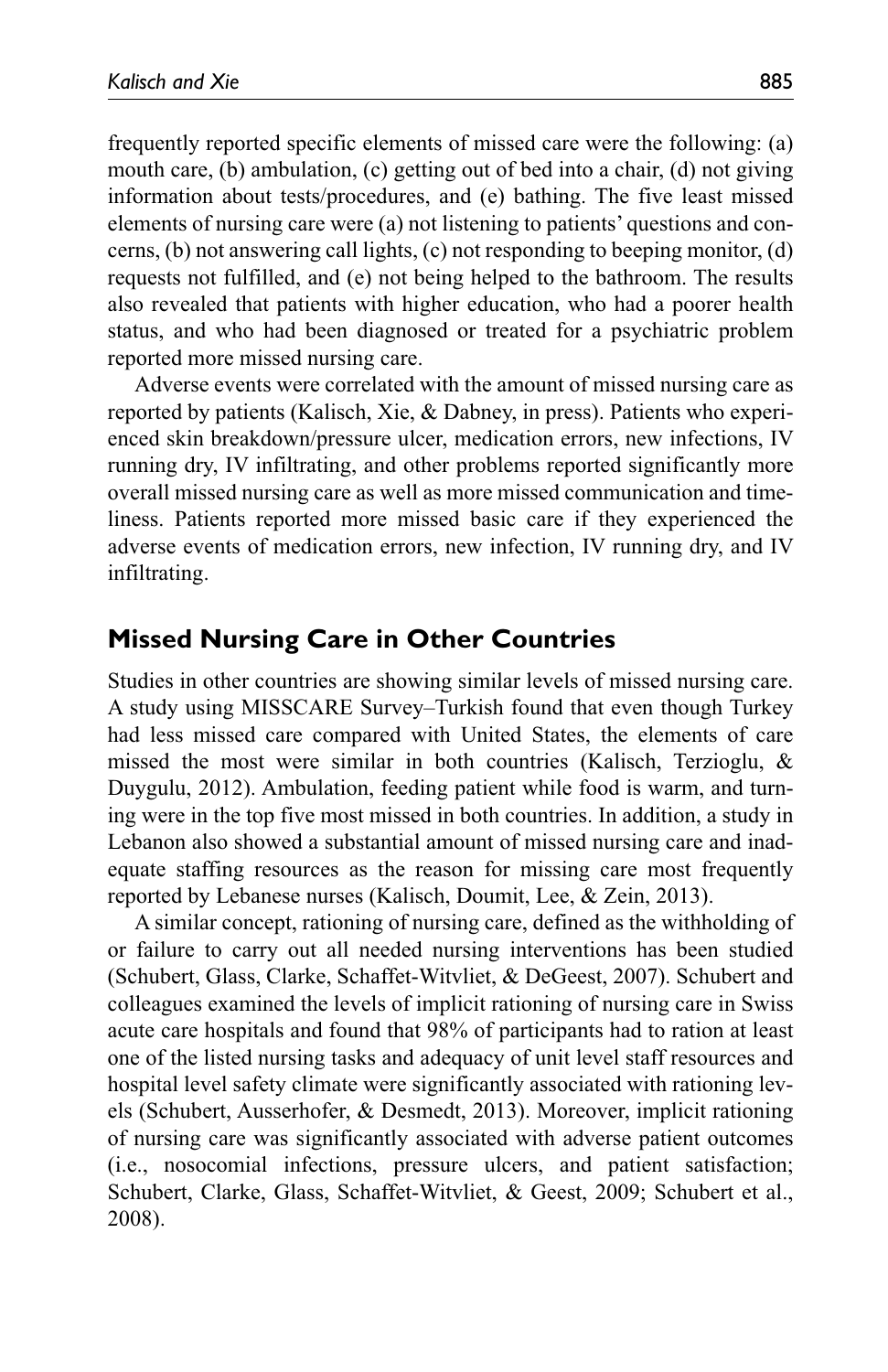## **Interventions to Decreased Missed Nursing Care**

To decrease missed nursing care and enhance nursing teamwork, we conducted a quasi-experimental study examining the impact of a train-the-trainer intervention on the level of and satisfaction with nursing teamwork and the amount of missed nursing care. A total of 242 nursing staff members from three medical-surgical units in three Midwest acute care hospitals (one unit in each hospital) participated in the study. Three RNs from each unit were selected to be trainers (2 from day/evening shifts and 1 from the night shift). They participated in a 2-day training program to prepare them train the staff of their own units held in three 1-hour long sessions, with three to five staff members per group. The training took place in the patient units with coverage from managers, educators, and clinicians to allow nursing staff to participate in the training during work hours. The training materials consisted of didactic presentations, scenarios including role playing, debriefing, and discussion. The measures for this study were the NTS and the MISSCARE Survey before the training, after the training, and 2 months later. The mixed model analysis showed teamwork increased  $(F = 6.91, df = 259.01, p = .001)$  and missed care decreased  $(F = 3.59, df = 251.29, p = .029)$  over time. Nursing staff also reported a higher level of satisfaction with teamwork and an increase of teamwork knowledge after the intervention (Kalisch, Xie, & Ronis, 2013).

The use of electronic nursing care reminders was tested as a potential strategy to reduce missed nursing care (Piscotty, 2013). A descriptive study was conducted to examine the relationship between nurses' level of use of electronic reminders and missed nursing care using a sample of 165 staff nurses working in medical-surgical, intensive care, and intermediate care units. The study uncovered a significant negative relationship between nursing care reminder usage and missed nursing care, and between missed nursing care and the impact of health information technology (HIT). Moreover, the impact of HIT was a mediator in the relationship between nursing care reminders and missed nursing care.

## **Discussion**

Our studies demonstrated that a large amount of nursing care is being missed in acute care hospitals in the United States and selected other countries. Not providing the nursing care has a negative impact on the quality of care. For example, not ambulating patients has been shown to result in new onset of delirium, pneumonia, delayed wound healing, pressure ulcers, increased length of stay, delayed discharge, increased pain and discomfort, and fatigue and physical disability (Kalisch, Lee, & Dabney, in press). Missing mouth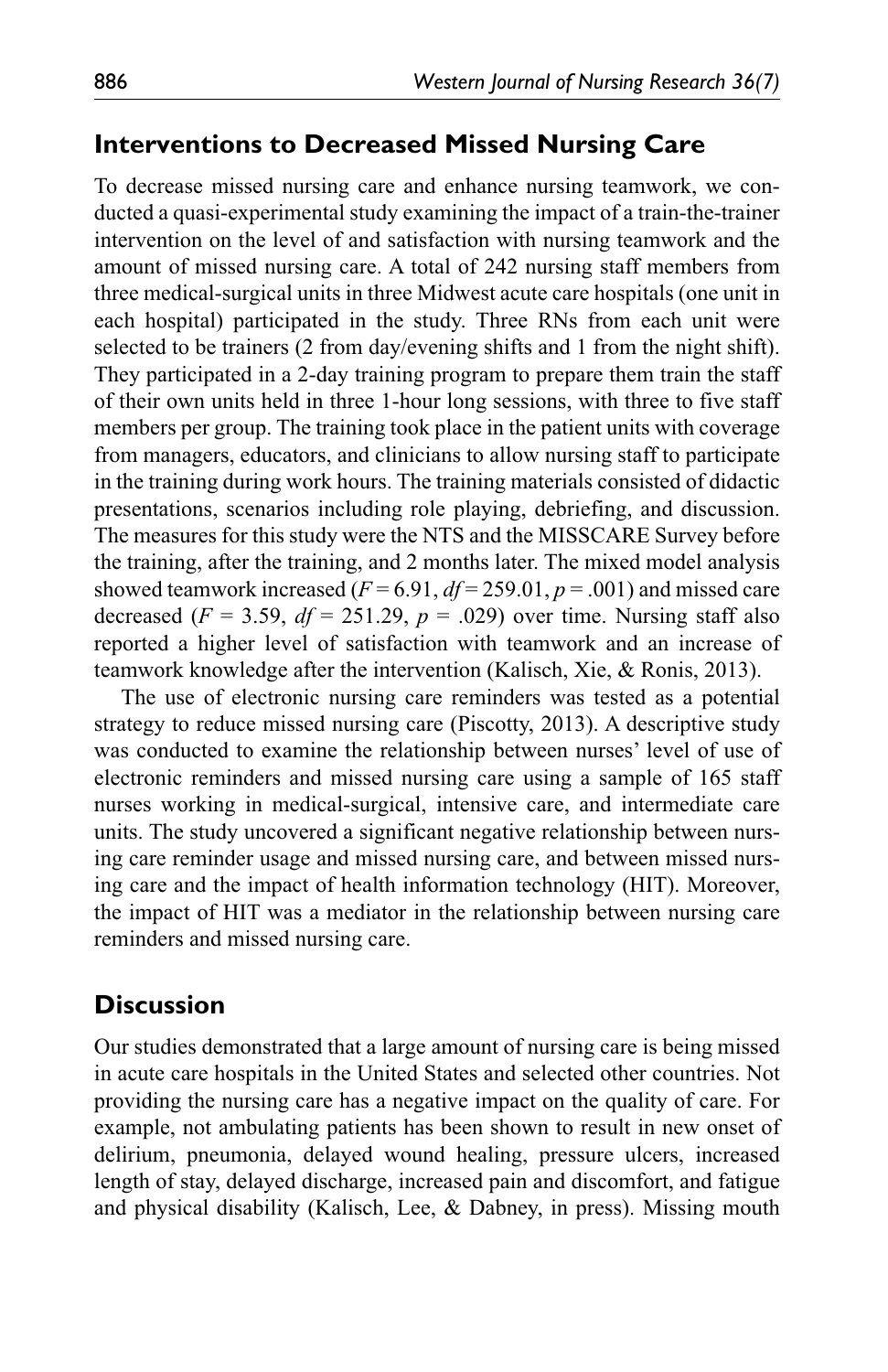care leads to a reluctance to eat which in turn impacts risk of pressure, ulcer development, and/or pneumonia, particularly in ventilated patients.

Our series of studies confirmed the hypotheses based on Missed Nursing Care Model. The structure variables of hospitals and patient care units within hospitals are predictive of missed nursing care. Increases in missed care leads to poor patient outcomes (i.e., falls) and higher staff outcomes (i.e., greater staff satisfaction, decreased intent to leave).

# **Future Research Agenda**

Further research on missed nursing care is important. First staffing studies are needed to determine more precisely the level and type of staffing, which results in less missed nursing care. In this era of hospital cost containment, staffing resources must be managed effectively. For example, how could additional staffing resources be added to deal with the crisis or heavy workload times when there are many admissions and discharges or patients decline suddenly? Also, what is the appropriate mix of roles for nursing staff? For example, in a unit where patients are time-consuming to ambulate, perhaps more NAs are needed. Some hospitals have implemented a specialized role such as ambulation aide or turning and mouth care assistant who spend their entire shift going from patient to patient performing these activities.

Another important area of research that needs to be furthered is whether missed care leads to adverse patient outcomes (e.g., pressure ulcers, infection rates, falls with injury, etc.). Because adverse events are relatively rare in occurrence and are typically measured at the patient unit level in acute care hospitals, a large sample of patient units will be required for these investigations.

We also need to conduct studies that measure the cost of *not* providing nursing care. For example, not ambulating patients could lead to a need for posthospitalization physical therapy to regain functioning. Not washing hands could result in infections that take months of recovery.

We need studies which further demonstrate that higher teamwork, achieving Magnet status, and using information and other technologies can reduce missed nursing care. Innovative approaches need to be developed and tested. Engagement of patients and families in nursing care needs to be explored. The Joint Commission's project to involve patients in reminding staff to wash their hands is one example of such an intervention. Of primary importance are studies of organization culture that promotes safety and quality of care.

The importance of not missing nursing care is evident to nurses but not always to other administrators or the public. Highlighting this problem, as was done with the patient safety movement in general, could lead to greater attention and better solutions.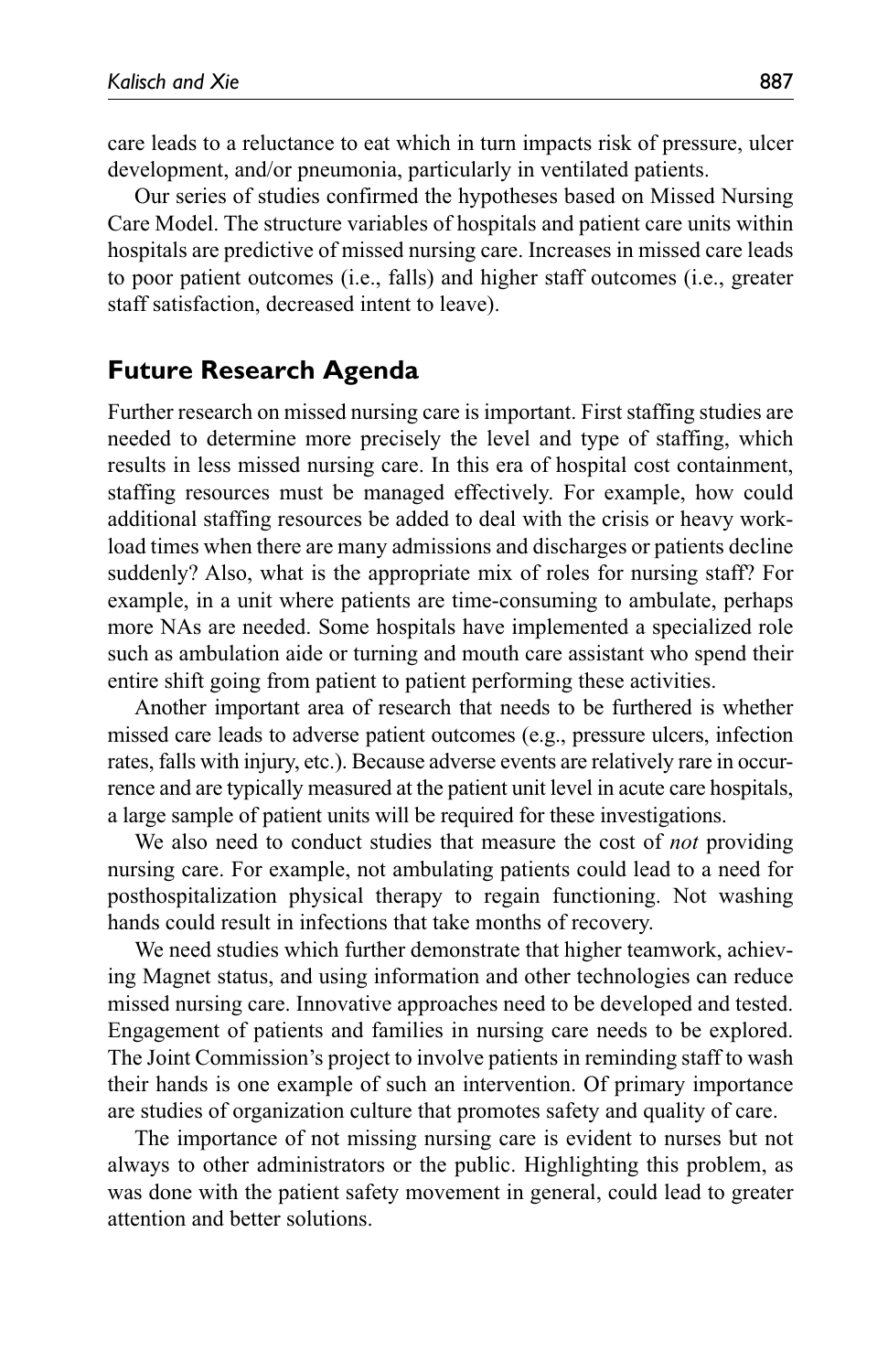#### **Declaration of Conflicting Interests**

The author(s) declared no potential conflicts of interest with respect to the research, authorship, and/or publication of this article.

#### **Funding**

The author(s) disclosed receipt of the following financial support for the research, authorship, and/or publication of this article: This study was funded by the Blue Cross Blue Shield Foundation of Michigan.

#### **References**

- Agency for Healthcare Research and Quality. (2007). *Glossary*. Retrieved from http:// psnet.ahrq.gov/glossary.aspx
- Beckett, C. D., & Kipnis, G. (2009). Collaborative communication: Integrating SBAR to improve quality/patient safety outcomes. *Journal for Healthcare Quality*, *31*(5), 19-28.
- Bellack, J. P., & O'Neil, E. H. (2000). Recreating nursing practice for a new century: Recommendations and implications of the Pew Health Professions Commission's final report. *Nursing and Health Care Perspectives*, *21*(1), 14-21.
- Clark, E., Squire, S., Heyme, A., Mickle, M. E., & Petrie, E. (2009). The PACT Project: Improving communication at handover. *Medical Journal of Australia, 190*(Suppl. 11), S125-S127.
- Donabedian, A. (1988). The quality of care: How can it be assessed? *The Journal of the American Medical Association*, *260*, 1743-1748.
- Kaissi, A., Johnson, T., & Krischbaum, M. S. (2003). Measuring teamwork and patient safety attitudes of high-risk areas. *Nursing Economics*, *21*, 211-218.
- Kalisch, B. (2006). Missed nursing care: A qualitative study. *Journal of Nursing Care Quality*, *21*, 306-313.
- Kalisch, B. (2009). Nurse and nurse assistant perceptions of missed nursing care: What does it tell us about teamwork? *Journal of Nursing Administration*, *39*, 485-493.
- Kalisch, B., Curley, M., & Stefanov, S. (2007). An intervention to enhance nursing staff teamwork and engagement. *Journal of Nursing Administration*, *37*, 77-84.
- Kalisch, B., Doumit, M., Lee, K. H., & Zein, J. E. (2013). Missed nursing care, level of staffing, and job satisfaction: Lebanon versus the United States. *Journal of Nursing Administration*, *43*, 274-279.
- Kalisch, B., Friese, C., Choi, S. H., & Rochman, M. (2011). Hospital nursing staffing: Choice of measure matters. *Medical Care*, *49*, 775-779.
- Kalisch, B., Gosselin, A., & Choi, S. (2012). A comparison of patient care units with high versus low levels of missed nursing care. *Health Care Management Review*, *37*, 320-328.
- Kalisch, B., Landstrom, G., & Hinshaw, A. (2009). Missed nursing care: A concept analysis. *Journal of Advanced Nursing*, *65*, 1509-1517.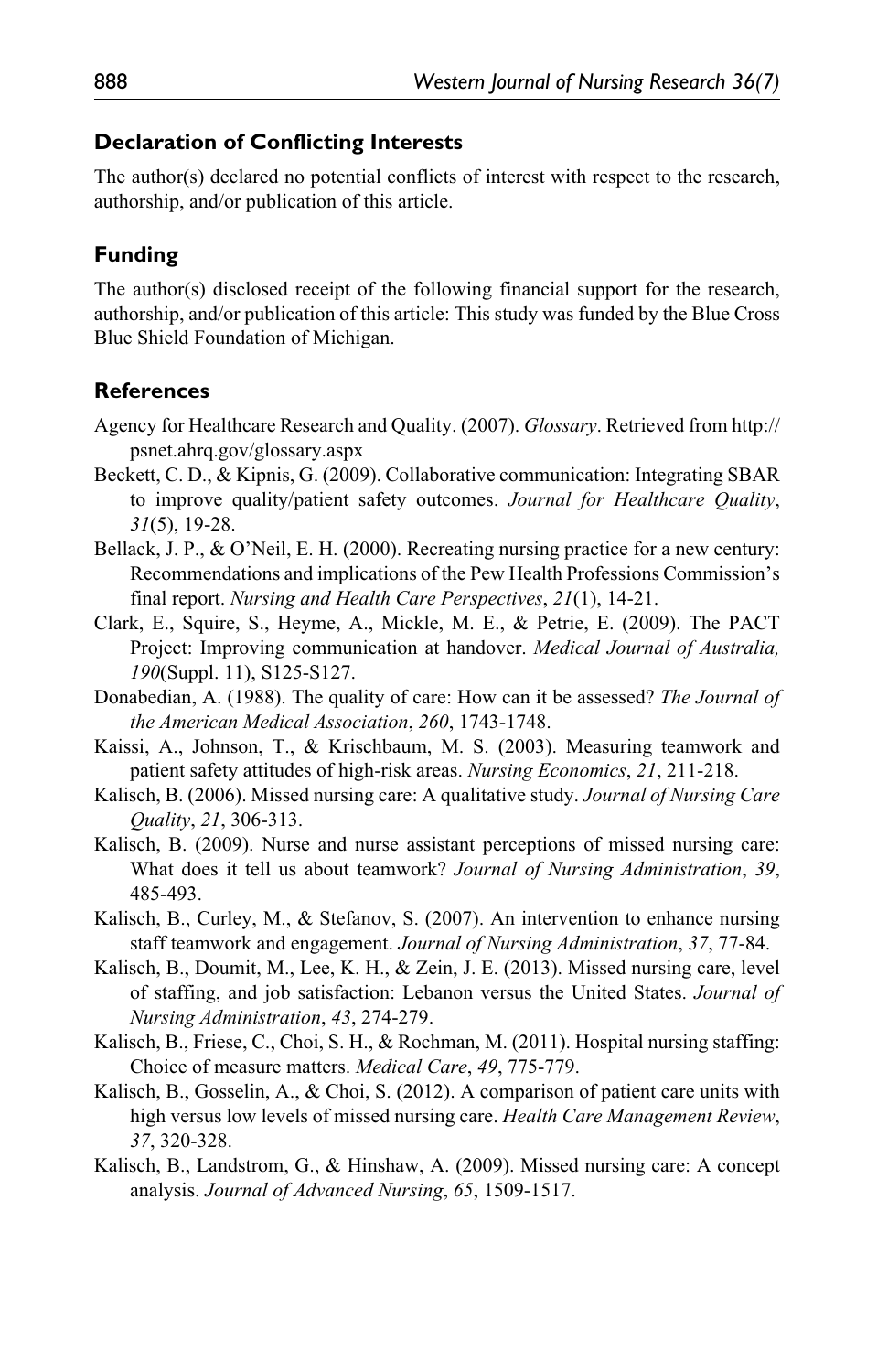- Kalisch, B., Landstrom, G., & Williams, R. (2009). Missed nursing care: Errors of omission. *Nursing Outlook*, *57*, 3-9.
- Kalisch, B., & Lee, H. (2009). Nursing teamwork, staff characteristics, work schedules, and staffing. *Health Care Management Review*, *34*, 323-333.
- Kalisch, B., Lee, H., & Salas, E. (2010). The development and testing of the nursing teamwork survey. *Nursing Research*, *59*, 42-50.
- Kalisch, B., & Lee, K. (2010). The impact of teamwork on missed nursing care. *Nursing Outlook*, *58*, 233-241.
- Kalisch, B., & Lee, K. (2012a). Congruence of perceptions among nursing leaders and staff regarding missed nursing care and teamwork. *Journal of Nursing Administration*, *42*, 473-477.
- Kalisch, B., & Lee, K. (2012b). Missed nursing care: Magnet versus non-Magnet hospitals. *Nursing Outlook*, *60*(5), e32-e39.
- Kalisch, B., Lee, S. H., & Dabney, B. (in press). Outcomes of inpatient mobilization: A literature review. *Journal of Clinical Nursing*.
- Kalisch, B., Mclaughlin, P., & Dabney, B. (2012). Patients perceptions of missed nursing care. *Joint Commission Journal on Patient Safety*, *38*, 161-167.
- Kalisch, B., Terzioglu, F., & Duygulu, S. (2012). The MISSCARE Survey-Turkish: Psychometric properties and findings. *Nursing Economics*, *30*(1), 29-37.
- Kalisch, B., Tschannen, D., & Lee, H. (2011a). Does missed nursing care predict job satisfaction? *Journal of Healthcare Management*, *56*, 117-134.
- Kalisch, B., Tschannen, D., Lee, H., & Friese, C. (2011). Hospital variation in missed nursing care. *American Journal of Medical Quality*, *26*, 291-299.
- Kalisch, B., Tschannen, D., & Lee, K. (2011b). Do staffing levels predict missed nursing care? *International Journal for Quality in Health Care*, *23*(3), 1-7.
- Kalisch, B., Tschannen, D., & Lee, K. (2012). Missed nursing care, staffing, and patient falls. *Journal of Nursing Care Quality*, *27*, 6-12.
- Kalisch, B., Weaver, S., & Salas, E. (2009). What does nursing teamwork look like? A qualitative study. *Journal of Nursing Care Quality*, *24*, 298-307.
- Kalisch, B., & Williams, R. (2009). Development and psychometric testing of a tool to measure missed nursing care (MISSCARE Survey). *Journal of Nursing Administration*, *39*, 211-219.
- Kalisch, B., Xie, B., & Dabney, B. (in press). Patient reported missed nursing care correlated with adverse events. *American Journal of Medical Quality*.
- Kalisch, B., Xie, B., & Ronis, D. L. (2013). An intervention to increase nursing teamwork and decrease missed nursing care in acute care patient units. *Nursing Research*, *62*, 405-413.
- Kohn, L. T., Corrigan, J. M., & Donaldson, M. S. (Eds.). (2000). *To err is human: Building a safer health system*. Washington, DC: National Academy Press.
- Leonard, M., Graham, S., & Bonacum, D. (2004). The human factor: The critical importance of effective teamwork and communication in providing safe care. *Quality & Safety in Health Care*, *13*(Suppl. 1), i85-i90.
- Leppa, C. J. (1996). Nurse relationships and work group disruption. *Journal of Nursing Administration*, *26*(10), 23-27.